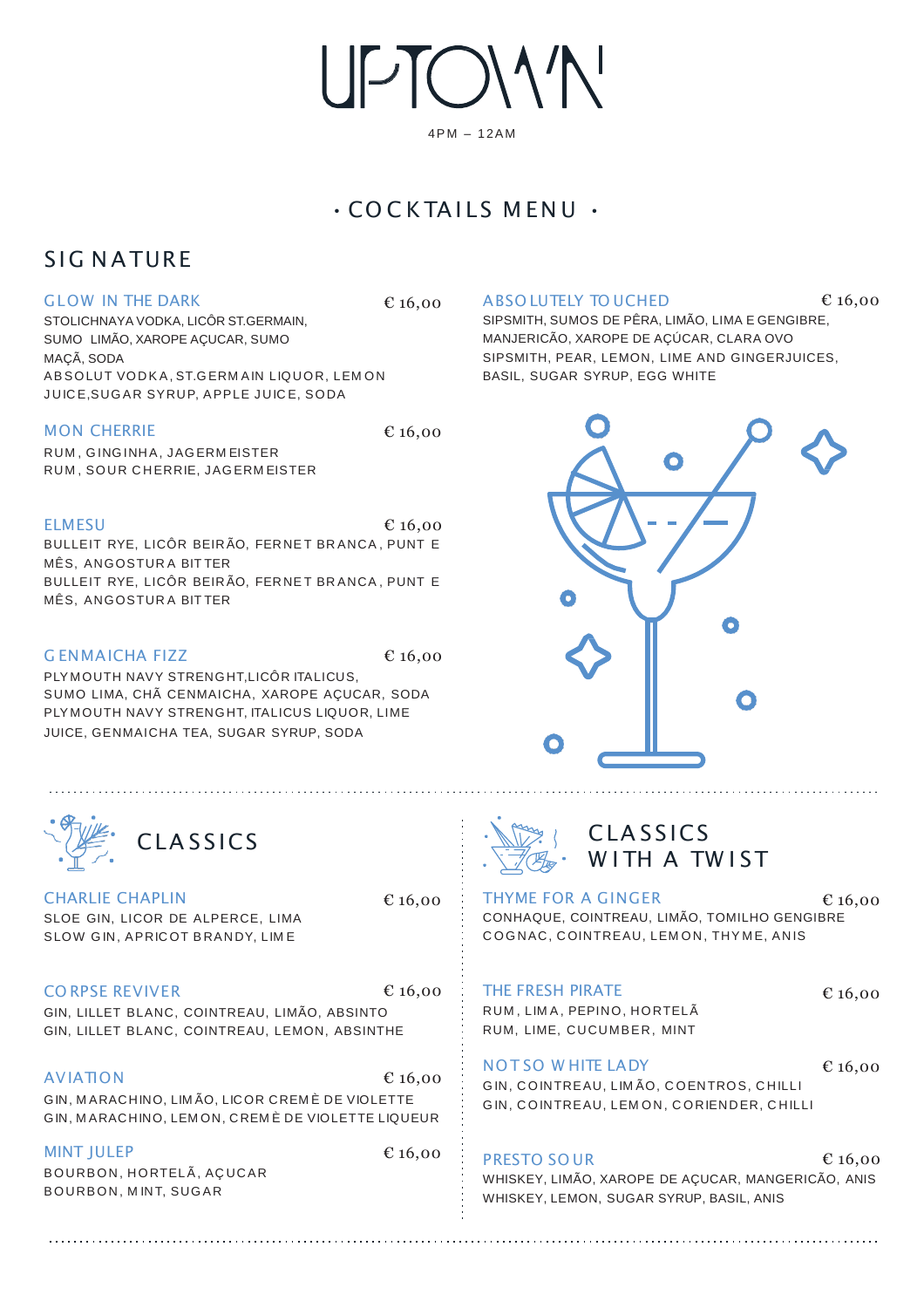UPTOMN

4PM – 12AM

## • CO C K TAI LS M EN U •

### N O N -A LCO H O L IC **S P ECIALS**

2 for € 16,00

### UNTOUCHED

SUM OS DE PERÂ, LIM A E GENGIB RE, XAROPE AÇÚCAR, MANJERICÃO, LIMONADA PEAR, LIME AND GINGER JUICE, SUGAR SYRUP, BASIL, LEMONADE

### FEELING FRESH

SUM OS DE ANANÁS E LIM ÃO, XAROPE AÇ ÚCAR, AIPO, CARDA M O M O PINEAPPLE JUICE, LEMON JUICE, SUGAR SYRUP, CELERY, CAR DAMOMO

#### MISH MASH

LIMÃO, LIMA, LARANJA, MAÇÃ | LEMON, LIME, ORANGE, APPLE



## $\cdot$  BEST BO TANICAL SPIRITS  $\cdot$

### "Give me a paper and pen, so I can write about my life of sin. A couple of bottles of gin, in case I don´t get in."

Tupac Shakur

| <b>PLYMOUTH</b><br>INGLATERRA              | € 10,00   | <b>MONKEY 47</b><br><b>ALEMANHA</b>        | € 16,00 |
|--------------------------------------------|-----------|--------------------------------------------|---------|
| PLYMOUTH NAVY STRENGHT<br>INGLATERRA       | € 16,00   | <b>GIN MARE</b><br><b>ESPANHA</b>          | € 14,00 |
| <b>OPIHR</b><br><b>INGLATERRA</b>          | € 12,00   | <b>CITADELLE RESERVA</b><br>FRANÇA         | € 13,00 |
| <b>SHARISH</b><br>PORTUGAL                 | € 12,00   | <b>BEEFEATER PINK</b><br>REINO UNIDO       | €10,00  |
| <b>SIPSMITH</b><br><b>REINO UNIDO</b>      | € 12,00   | <b>G'VINE FLORAISON</b><br>FRANÇA          | € 12,00 |
| <b>SIPSMITH SLOE</b><br><b>REINO UNINO</b> | € 12,00   | <b>G'VINE NOISSON</b><br>FRANÇA            | € 12,00 |
| <b>TANQUERAY TEN</b><br><b>INGLATERRA</b>  | € 12,00   | <b>HENDRICKS</b><br><b>ESCÓCIA</b>         | € 12,00 |
| <b>BOMBAY SAPPHIRE</b><br>INGLATERRA       | $E$ 11,00 | <b>MARTIN MILLERS</b><br><b>INGLATERRA</b> | € 12,00 |
|                                            |           |                                            |         |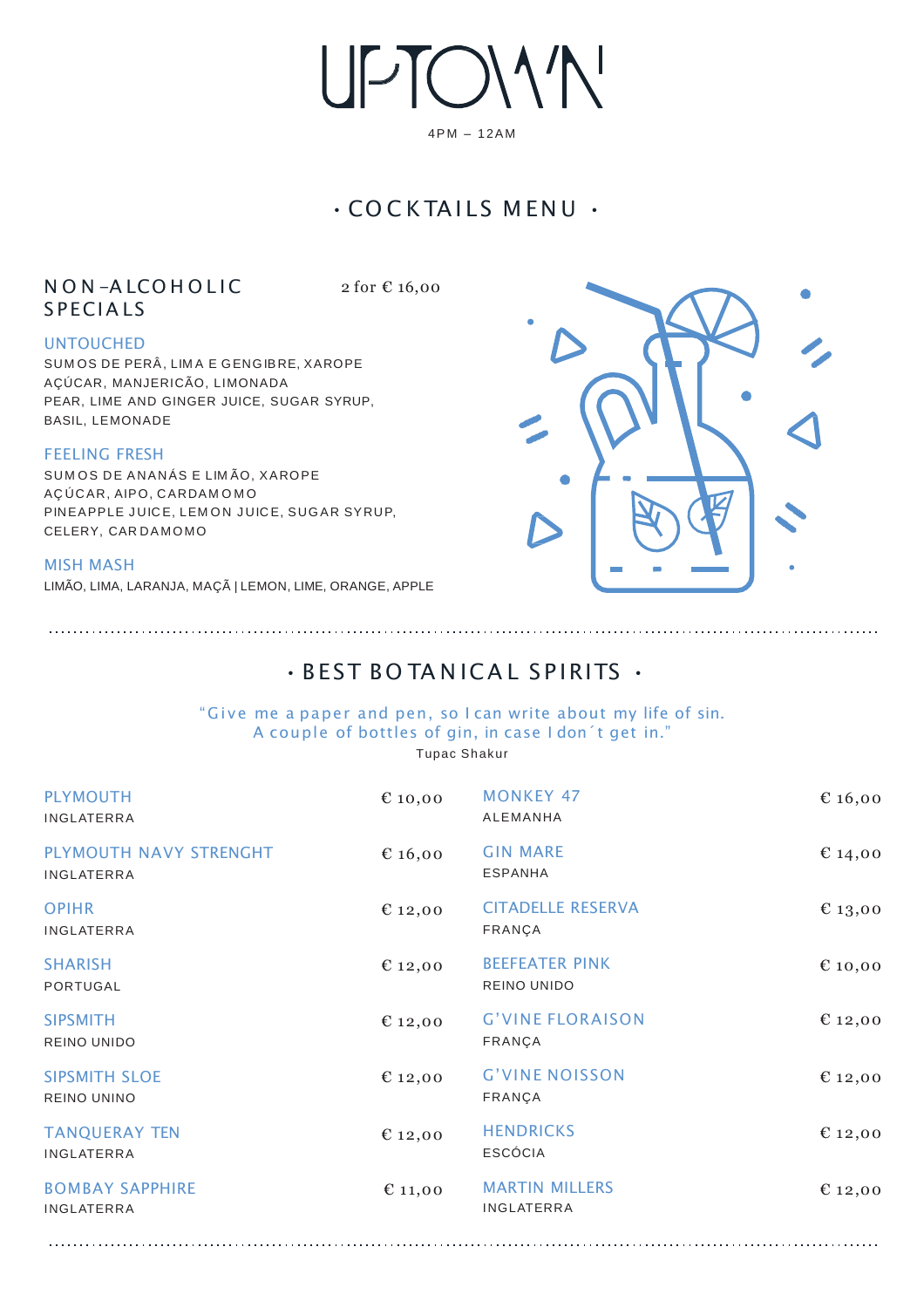UPTOMN

4PM – 12AM

• V IN HO S I W IN ES •

### " Drinking wine was not a snobbism, nor a sign of sophistication, nor a cult. It w as as natural as e ating and fo r me as ne ce ssary."

Ernest Hem ingway

| <b>BORBULHANTES</b><br><b>BUBBLY</b>                                                   | COPO<br>GLASS<br>15CL | GARRAFA<br>BOTTLE<br>75CL | <b>BRANCOS</b><br><b>WHITES</b>           | COPO<br>GLASS<br>15CL | GARRAFA<br>BOTTLE<br>75 C L |
|----------------------------------------------------------------------------------------|-----------------------|---------------------------|-------------------------------------------|-----------------------|-----------------------------|
| PERRIER - JOUËTGRAND BRUT, €15,00<br><b>CHAMPAGNE</b><br>CHARDONNAY, PINOT NOIR, PINOT |                       | € 94,00                   | DOM PONCIANO, MELGAÇO<br>ALVARINHO        |                       | € 9,00 € 42,00              |
| <b>MEUNIER</b>                                                                         |                       |                           | QUINTA DO VALDOEIRO,<br><b>BAIRRADA</b>   |                       | € 7,00 € 34,00              |
| QTA DO VALDOEIRO BRUTO,<br><b>BAIRRADA</b>                                             |                       | € 8,00 € 34,00            | CHARDONNAY                                |                       |                             |
| BAGA, CHARDONNAY                                                                       |                       |                           | TRÊS BAGOS, DOURO<br>SAUVIGNON BLANC 9 41 |                       | € 9,00 € 41,00              |
| <b>TINTOS</b><br><b>REDS</b>                                                           | COPO<br>GLASS<br>15CL | GARRAFA<br>BOTTLE<br>75CL | LIMA MAYER, ALENTEJO<br>SYRAH, ARAGONEZ   |                       | € 5,50 € 19,00              |
| QUINTA DO VALDOEIRO,<br><b>BAIRRADA</b>                                                |                       | € 7,00 € 35,00            |                                           |                       |                             |
| <b>CABERNET SAUVIGNON</b>                                                              |                       |                           | · APERITIVOS   APERITIFS ·                |                       |                             |
| VALLADO, DO URO<br>TOURIGA FRANCA, TOURIGA                                             |                       | € 8,00 € 37,00            | LILLETBLANC                               |                       | € 8,00                      |
| NACIONAL, TINTA RORIZ, 8 37<br>SOUSÃO, VINHAS VELHAS                                   |                       |                           | <b>APEROL</b>                             |                       | E8,00                       |
| PONTUAL, ALENTEJO                                                                      |                       | € 9,00 € 42,00            | <b>CAMPARI</b>                            |                       | E8,00                       |
| SYRAH                                                                                  |                       |                           |                                           |                       |                             |
| $\cdot$ CERVEJAS I BEERS $\cdot$                                                       |                       |                           | $\cdot$ DIG ESTIVOS I DIG ESTIFS $\cdot$  |                       |                             |
|                                                                                        |                       | 3 for €16,00              | <b>FERNET BRANCA</b>                      |                       | € 8,00                      |
| <b>GARRAFA I BOTTLE</b><br>SUPER BOCK, STOUT, SEM ÁLCOOL, SAGRES                       |                       | $\epsilon$ 6,00           | <b>JAGERMEISTER</b>                       |                       | E8,00                       |
| CORONA, BUDWEISER, HEINEKEN, CARLSBERG                                                 |                       | $E$ 7,00                  | <b>AMARO RAMAZZOTTI</b>                   |                       | € 8,00                      |
| <b>SIDRA</b><br>SOMERSBY                                                               |                       | $E$ 7,00                  |                                           |                       |                             |
|                                                                                        |                       |                           | · VERMUTES I VERMOUTHS ·                  |                       |                             |
| · ÁGUAS I WATER ·                                                                      |                       |                           | <b>ANTICA FORMULA CARPANO</b>             |                       | € 10,00                     |
| VITALIS (37,5 CL)                                                                      |                       | $\epsilon$ 3,00           | LA QUINTINYE ROSSO   BIANCO   DRY         |                       | E8,00                       |
| PEDRAS, CARVALHELHOS (1/4)                                                             |                       | $E_{3,00}$                | <b>MARTINI AMBRATO   RUBINO</b>           |                       | $E$ 7,00                    |
| VITALIS, PEDRAS (75CL)                                                                 |                       | $E$ 5,00                  | <b>NOILLY PRAT</b>                        |                       | E8,00                       |
| REFRIGERANTES I SOFT DRINKS                                                            |                       | $\epsilon$ 5,00           | $\cdot$ LICO RES I LIQUEURS $\cdot$       |                       |                             |
| SUMOS NATURAIS I NATURAL JUICES<br>LARANJA, LIMÃO I ORANGE, LEMON                      |                       | $E$ 5,00                  | <b>NACIONAIS &amp; IMPORTADOS</b>         |                       | E8,00                       |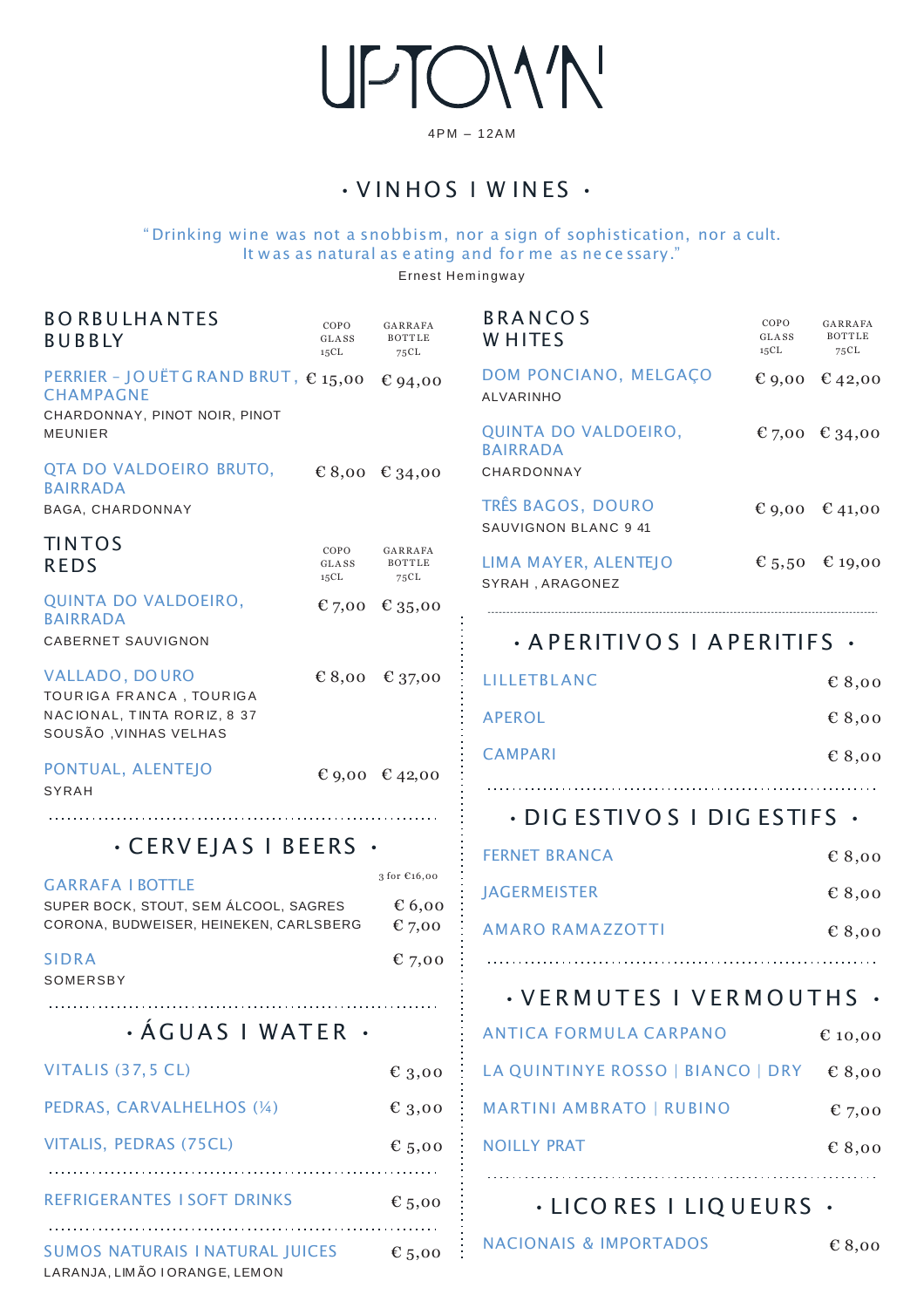UPTOM<sup>N</sup>

4PM – 12AM

## · PURE SPIRITS | VODKA ·

### "I have a punishing workout regimen. Every day I do 3 minutes on a treadmill, and then I lie down, drink a glass of vodka and smoke a cigarette."

Anthony Hopkins

| <b>ABSOLUT ELYX</b><br>SUÉCIA | € 14,00 | <b>KETEL ONE</b><br><b>HOLANDA</b> | $E_{11,00}$ |
|-------------------------------|---------|------------------------------------|-------------|
| <b>STOLYCHNAYA</b><br>RÚSSIA  | € 10,00 | TITO'S<br><b>USA</b>               | $E_{11,00}$ |
| <b>BELUGA</b><br>RÚSSIA       | € 14,00 |                                    |             |

## $\cdot$  W HISKY  $\cdot$

### "Whiskey, like a beautiful woman, demands appreciation. You gaze first, then it's time to drink."

### Haruki Murakami

| <b>SINGLE MALT</b>                     |                  | <b>SCOTCH WHISKY</b>           |             |
|----------------------------------------|------------------|--------------------------------|-------------|
| <b>ARDBEG CORRYVRECKAN 35</b>          | € 35,00          | JOHNNIE WALKER BLUE LABEL 35   | € 35,00     |
| MACALLAN 12 ANOS TRIPLE CASK MATURED   | € 25,00          | <b>JOHNNIE WALKER BLACK 12</b> | € 12,00     |
| <b>GLENMORANGIE 18</b>                 | € 25,00          | CHIVAS 12 ANOS 12              | € 12,00     |
| NIKKA TAKETSURU PURE MALT              | € 24,00          | DEWARD'S WHITE LABEL 10        | € 10,00     |
| NIKKA FROM THE BARREL 19               | $E_{19,00}$      | J&B                            | € 10,00     |
| <b>BOURBON &amp; TENNESSEE WHISKEY</b> |                  | <b>IRISH W HISKEY</b>          |             |
| <b>WOODFORD RESERVE</b>                | € 14,00          | <b>JAMESON BLACK BARREL</b>    | € 15,00     |
| <b>JACK DANIELS</b>                    | $\epsilon$ 10,00 | <b>JAMESON CRESTED</b>         | € 12,00     |
| MAKER'S MARK                           | € 10,00          | <b>JAMESON CASKMATES</b>       | $E_{11,00}$ |
|                                        |                  | ROE & CO                       | € 12,00     |

## $\cdot$  SUGARCANE  $\cdot$

"Fifteen men on the dead man´s chest Yo-hoho, and a bottle of rum! Drink and the devil had done for the rest Yo-oh-oh, and a bottle of rum!" Robert Louis Stevenson

| <b>ZACAPA XO</b><br><b>GUATEMALA</b>      | € 35,00 | <b>SANTA TEREZA 1796</b><br>VENEZUELA  | $\epsilon$ 12,00 |
|-------------------------------------------|---------|----------------------------------------|------------------|
| <b>ZACAPA 23 ANOS</b><br><b>GUATEMALA</b> | € 15,00 | <b>THE KRAKEN</b><br>TRINIDAD E TOBAGO | $E_{11,00}$      |
| <b>DIPLOMÁTICO RESERVA</b><br>VENEZUELA   | € 14,00 | <b>SAGATIBA</b><br>BRASIL"CACHACA"     | $E_{10,00}$      |